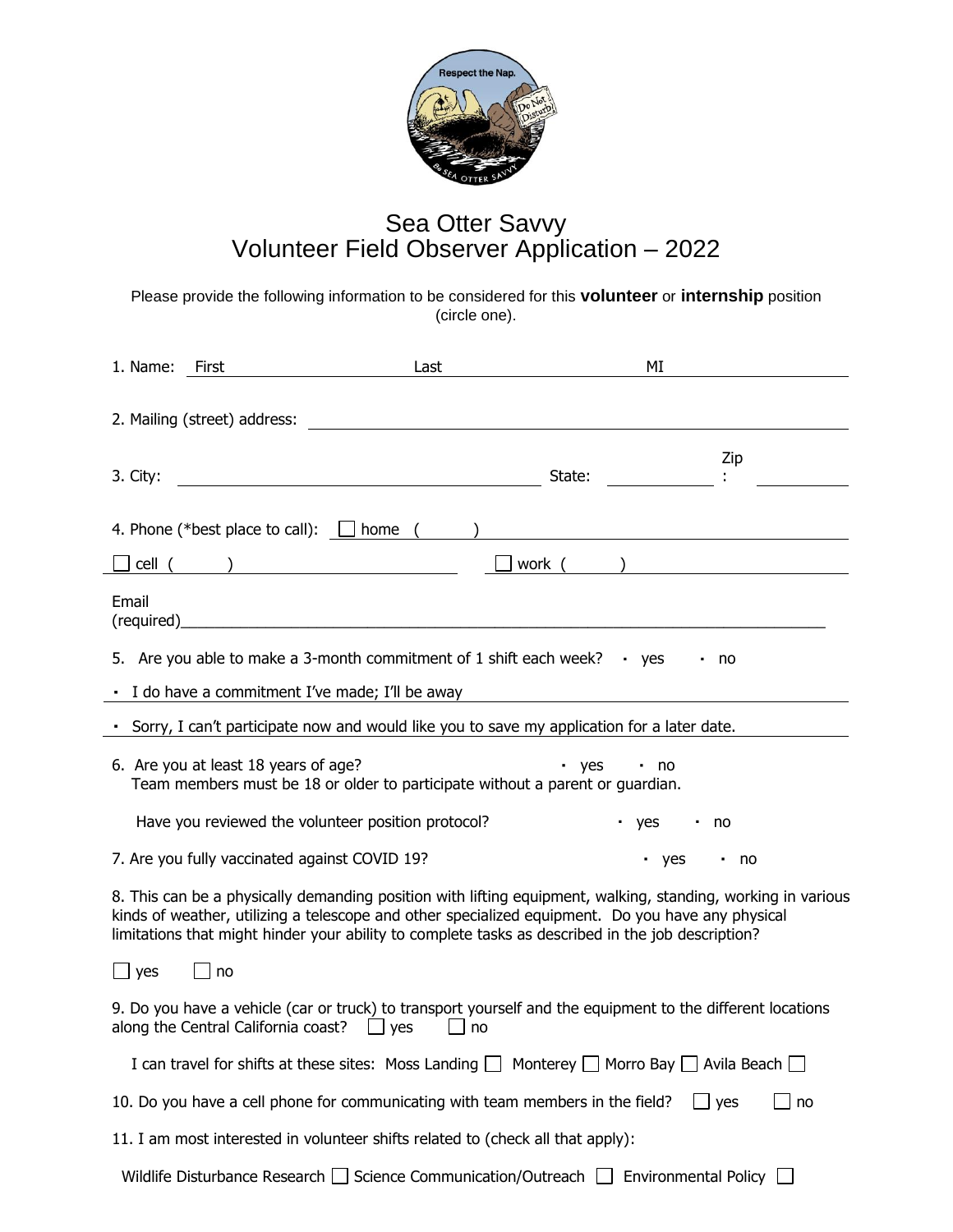12. Please check any of the following if they apply to you:

I have a *spotting scope* and/or *binoculars* I'm willing to use for my shift (if yes, circle which) I'm a college student looking for experience

\_\_\_\_\_\_\_\_\_\_\_\_\_\_\_\_\_\_\_\_\_\_\_\_\_\_\_\_\_\_\_\_\_\_\_\_\_\_\_\_\_\_\_\_\_

I attend \_\_\_\_\_\_\_\_\_\_\_\_\_\_\_\_\_\_\_\_\_\_\_\_\_\_\_\_\_\_\_\_\_

(name of college, university, school, major)

13. Please describe your experience with fieldwork (observing animals in the wild). Please be as detailed as you can and include experience with any field equipment used (binoculars, spotting scope, GPS, etc.) (attach additional sheet if needed):

 $\_$  , and the state of the state of the state of the state of the state of the state of the state of the state of the state of the state of the state of the state of the state of the state of the state of the state of the

 $\_$  ,  $\_$  ,  $\_$  ,  $\_$  ,  $\_$  ,  $\_$  ,  $\_$  ,  $\_$  ,  $\_$  ,  $\_$  ,  $\_$  ,  $\_$  ,  $\_$  ,  $\_$  ,  $\_$  ,  $\_$  ,  $\_$  ,  $\_$  ,  $\_$  ,  $\_$  ,  $\_$  ,  $\_$  ,  $\_$  ,  $\_$  ,  $\_$  ,  $\_$  ,  $\_$  ,  $\_$  ,  $\_$  ,  $\_$  ,  $\_$  ,  $\_$  ,  $\_$  ,  $\_$  ,  $\_$  ,  $\_$  ,  $\_$  ,

\_\_\_\_\_\_\_\_\_\_\_\_\_\_\_\_\_\_\_\_\_\_\_\_\_\_\_\_\_\_\_\_\_\_\_\_\_\_\_\_\_\_\_\_\_\_\_\_\_\_\_\_\_\_\_\_\_\_\_\_\_\_\_\_\_\_\_\_\_\_\_\_\_\_\_\_\_\_\_\_\_\_\_\_

 $\_$  ,  $\_$  ,  $\_$  ,  $\_$  ,  $\_$  ,  $\_$  ,  $\_$  ,  $\_$  ,  $\_$  ,  $\_$  ,  $\_$  ,  $\_$  ,  $\_$  ,  $\_$  ,  $\_$  ,  $\_$  ,  $\_$  ,  $\_$  ,  $\_$  ,  $\_$  ,  $\_$  ,  $\_$  ,  $\_$  ,  $\_$  ,  $\_$  ,  $\_$  ,  $\_$  ,  $\_$  ,  $\_$  ,  $\_$  ,  $\_$  ,  $\_$  ,  $\_$  ,  $\_$  ,  $\_$  ,  $\_$  ,  $\_$  ,

 $\_$  ,  $\_$  ,  $\_$  ,  $\_$  ,  $\_$  ,  $\_$  ,  $\_$  ,  $\_$  ,  $\_$  ,  $\_$  ,  $\_$  ,  $\_$  ,  $\_$  ,  $\_$  ,  $\_$  ,  $\_$  ,  $\_$  ,  $\_$  ,  $\_$  ,  $\_$  ,  $\_$  ,  $\_$  ,  $\_$  ,  $\_$  ,  $\_$  ,  $\_$  ,  $\_$  ,  $\_$  ,  $\_$  ,  $\_$  ,  $\_$  ,  $\_$  ,  $\_$  ,  $\_$  ,  $\_$  ,  $\_$  ,  $\_$  ,

 $\_$  ,  $\_$  ,  $\_$  ,  $\_$  ,  $\_$  ,  $\_$  ,  $\_$  ,  $\_$  ,  $\_$  ,  $\_$  ,  $\_$  ,  $\_$  ,  $\_$  ,  $\_$  ,  $\_$  ,  $\_$  ,  $\_$  ,  $\_$  ,  $\_$  ,  $\_$  ,  $\_$  ,  $\_$  ,  $\_$  ,  $\_$  ,  $\_$  ,  $\_$  ,  $\_$  ,  $\_$  ,  $\_$  ,  $\_$  ,  $\_$  ,  $\_$  ,  $\_$  ,  $\_$  ,  $\_$  ,  $\_$  ,  $\_$  ,

 $\_$  ,  $\_$  ,  $\_$  ,  $\_$  ,  $\_$  ,  $\_$  ,  $\_$  ,  $\_$  ,  $\_$  ,  $\_$  ,  $\_$  ,  $\_$  ,  $\_$  ,  $\_$  ,  $\_$  ,  $\_$  ,  $\_$  ,  $\_$  ,  $\_$  ,  $\_$  ,  $\_$  ,  $\_$  ,  $\_$  ,  $\_$  ,  $\_$  ,  $\_$  ,  $\_$  ,  $\_$  ,  $\_$  ,  $\_$  ,  $\_$  ,  $\_$  ,  $\_$  ,  $\_$  ,  $\_$  ,  $\_$  ,  $\_$  ,

 $\_$  ,  $\_$  ,  $\_$  ,  $\_$  ,  $\_$  ,  $\_$  ,  $\_$  ,  $\_$  ,  $\_$  ,  $\_$  ,  $\_$  ,  $\_$  ,  $\_$  ,  $\_$  ,  $\_$  ,  $\_$  ,  $\_$  ,  $\_$  ,  $\_$  ,  $\_$  ,  $\_$  ,  $\_$  ,  $\_$  ,  $\_$  ,  $\_$  ,  $\_$  ,  $\_$  ,  $\_$  ,  $\_$  ,  $\_$  ,  $\_$  ,  $\_$  ,  $\_$  ,  $\_$  ,  $\_$  ,  $\_$  ,  $\_$  ,

14. Please list any courses you have completed in biology, behavioral ecology and/or animal behavior, natural history, science communication, environmental policy (additional sheet is fine):

 $\_$  , and the state of the state of the state of the state of the state of the state of the state of the state of the state of the state of the state of the state of the state of the state of the state of the state of the

 $\_$  , and the state of the state of the state of the state of the state of the state of the state of the state of the state of the state of the state of the state of the state of the state of the state of the state of the

 $\_$  , and the set of the set of the set of the set of the set of the set of the set of the set of the set of the set of the set of the set of the set of the set of the set of the set of the set of the set of the set of th

 $\_$  , and the state of the state of the state of the state of the state of the state of the state of the state of the state of the state of the state of the state of the state of the state of the state of the state of the

 $\_$  , and the state of the state of the state of the state of the state of the state of the state of the state of the state of the state of the state of the state of the state of the state of the state of the state of the

 $\_$  , and the state of the state of the state of the state of the state of the state of the state of the state of the state of the state of the state of the state of the state of the state of the state of the state of the

 $\_$  , and the set of the set of the set of the set of the set of the set of the set of the set of the set of the set of the set of the set of the set of the set of the set of the set of the set of the set of the set of th

15. Please describe any additional skills you bring to the program, such as experience interacting with/interpreting to the public (kids and/or adults), computer skills (specify all competencies: applications, data entry, web design), optical or other equipment maintenance, leadership, teaching, creative writing, photography etc. (attach additional sheet if needed):

 $\_$  , and the set of the set of the set of the set of the set of the set of the set of the set of the set of the set of the set of the set of the set of the set of the set of the set of the set of the set of the set of th

\_\_\_\_\_\_\_\_\_\_\_\_\_\_\_\_\_\_\_\_\_\_\_\_\_\_\_\_\_\_\_\_\_\_\_\_\_\_\_\_\_\_\_\_\_\_\_\_\_\_\_\_\_\_\_\_\_\_\_\_\_\_\_\_\_\_\_\_\_\_\_\_\_\_\_\_\_\_\_\_\_

 $\_$  , and the set of the set of the set of the set of the set of the set of the set of the set of the set of the set of the set of the set of the set of the set of the set of the set of the set of the set of the set of th

 $\_$  , and the set of the set of the set of the set of the set of the set of the set of the set of the set of the set of the set of the set of the set of the set of the set of the set of the set of the set of the set of th